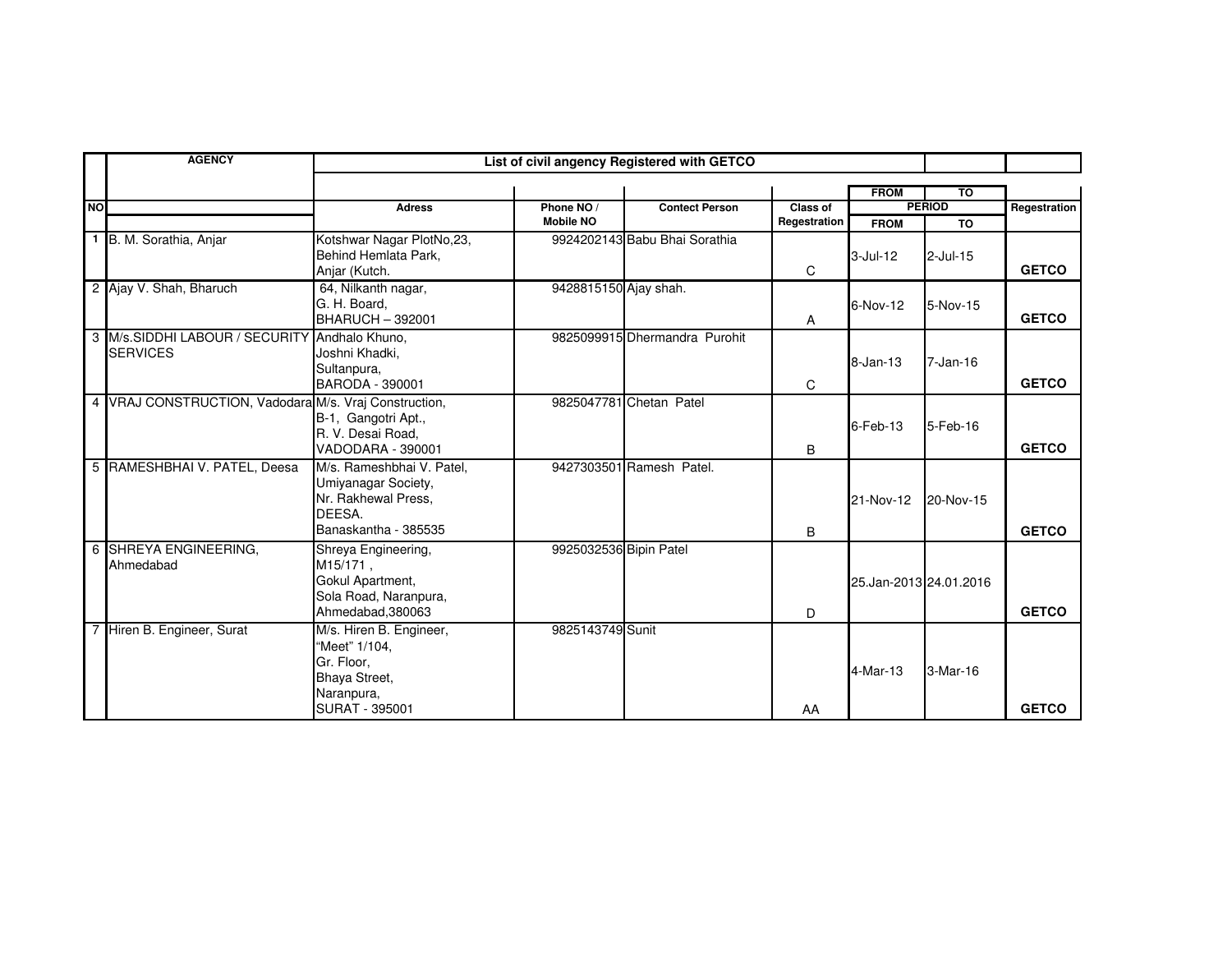| 8 Uday Enterprise, Amreli                                         | M/s. UDAY ENTERPRISE,                 |                      | 997927997 Pruthvi Rajsingh    |   |                       |           |              |
|-------------------------------------------------------------------|---------------------------------------|----------------------|-------------------------------|---|-----------------------|-----------|--------------|
|                                                                   | 'Surva Sadan"                         |                      | Manjaria                      |   |                       |           |              |
|                                                                   | Keriya Road,                          |                      |                               |   |                       |           |              |
|                                                                   | Manekpara,                            |                      |                               |   | 9-Apr-13              | 8-Apr-16  |              |
|                                                                   | AMRELI-365601                         |                      |                               |   |                       |           |              |
|                                                                   |                                       |                      |                               |   |                       |           |              |
|                                                                   |                                       |                      |                               | C |                       |           | <b>GETCO</b> |
| 9 D. G. Kela, Patan                                               | M/s. Dhananjay G. Kela,               | 9825528199 Dhananjay |                               |   |                       |           |              |
|                                                                   | Nr. Chaturbhuj Ni Khadki,             |                      |                               |   |                       |           |              |
|                                                                   | Soniwado<br>PATAN - 384265            |                      |                               |   | 22-Feb-13             | 21-Feb-16 |              |
|                                                                   |                                       |                      |                               |   |                       |           |              |
|                                                                   |                                       |                      |                               | Α |                       |           | <b>GETCO</b> |
| 10 Accord Communication Pvt. Ltd;                                 | M/s. Accord Communication Pvt.        | 9687668029 Vinayak   |                               |   |                       |           |              |
| Baroda on merger with Quality                                     | Ltd.,                                 |                      |                               |   |                       |           |              |
| Electric Company, Mehsana.                                        | 504, Sarjan Apartment,                |                      |                               |   |                       |           |              |
|                                                                   | Bh. Convent School.                   |                      |                               |   | 21-Nov-12             | 20-Nov-15 |              |
|                                                                   | Fatehgunj                             |                      |                               |   |                       |           |              |
|                                                                   | BARODA - 390002                       |                      |                               |   |                       |           |              |
|                                                                   |                                       |                      |                               |   |                       |           | <b>GETCO</b> |
|                                                                   |                                       |                      |                               | Α |                       |           |              |
| 11 M/s Shree Decorators, Ahmedabad 150, Arti Tenaments,           | Nr. Ankit Society,                    |                      | 9925206206 Ramesh Bhai Patel. |   |                       |           |              |
|                                                                   | B/h. Gaurinagar,                      |                      |                               |   | 28-04-2013 27-04-2016 |           |              |
|                                                                   | P.O. Ghatlodia,                       |                      |                               |   |                       |           |              |
|                                                                   | AHMEDABAD - 380061                    |                      |                               | C |                       |           | <b>GETCO</b> |
| 12 KDM Power Service, Savarkundala M/s. KDM Power Service, Siddhi |                                       | 9427426520 K.P.Bgada |                               |   |                       |           |              |
|                                                                   | Vinayak Chamber,                      |                      |                               |   |                       |           |              |
|                                                                   | Opp. Mamlatdar Office,                |                      |                               |   |                       |           |              |
|                                                                   | Mahuva Road, SAVARKUNDLA-             |                      |                               |   | 21-Dec-10             | 20-Dec-13 |              |
|                                                                   | 364515.                               |                      |                               |   |                       |           |              |
|                                                                   |                                       |                      |                               | B |                       |           | <b>GETCO</b> |
| 13 Shreeji Global Enterprise,                                     | Shreeji Global Enterprise,            | 9909021884 NJYagnik  |                               |   |                       |           |              |
| Vadodara                                                          | A-303, Vardhman Complex,              |                      |                               |   | 21-Dec-10             | 20-Dec-13 |              |
|                                                                   | Subhanpura road,<br>VADODARA - 390023 |                      |                               |   |                       |           | <b>GETCO</b> |
|                                                                   |                                       |                      |                               | B |                       |           |              |